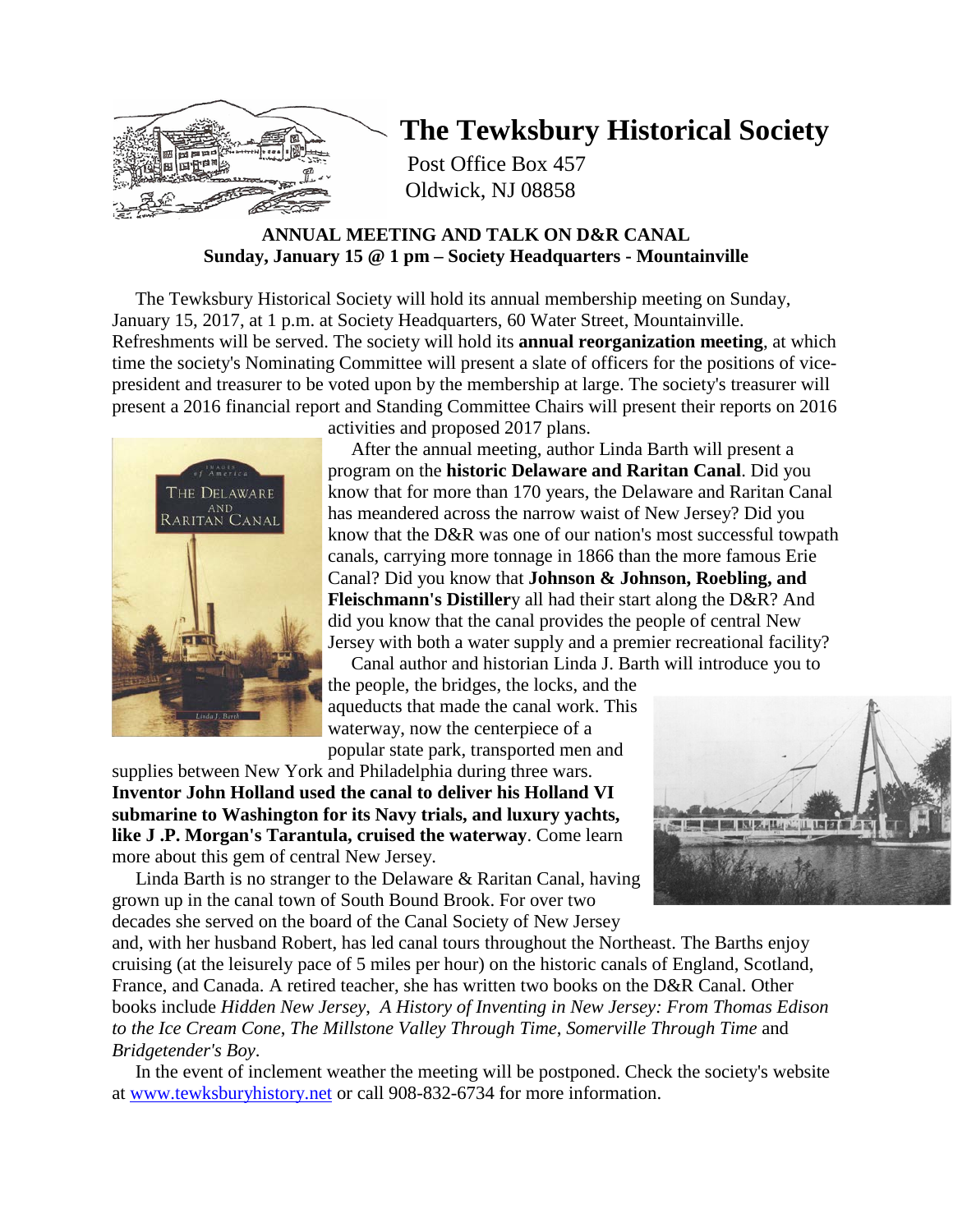### **ELECTION OF OFFICERS**

Fred Katnack, Chair of the Nominating Committee, will present a slate for the positions of Vice-President and Treasurer to serve 2 year terms (2017-2019), which will be voted on by the membership in attendance at the annual meeting.

### **MEMBERSHIP DUES**

Membership dues are due by January 31. If you have a dues statement attached or enclosed with this newsletter then you owe dues for 2017. Please bring to the meeting or send in the mail. Thank you for your continued support!

#### **HEADQUARTERS WORK DAYS**

| Saturday, January 21  | 9 am to 12 Noon |
|-----------------------|-----------------|
| Saturday, February 11 | 9 am to 12 Noon |

If you can lend a couple of hours we need you so stop by.

## **SEARCHING YOUR DEED**

Want to learn how to search your property deed to see who owned your house before you, how many owners there were and who is the earliest on file? The Hunterdon County Clerk, Mary Melfi, will teach you how. She has reserved 10 seats for Society members at her next class, which is on Saturday, March 18, 2017 from 9 am to 1 pm at the County Hall of Records, 71 Main Street, Flemington. It's FREE however you need to pre-register by calling 908-788- 1214 or emailing her at [countyclerk@co.hunterdon.nj.us.](mailto:countyclerk@co.hunterdon.nj.us) Register early as this session will fill up and there is a maximum of 40 seats.

## **TEWKSBURY ART SHOW TO RETURN IN 2017**

We are pleased to announce that he Tewksbury Art Show will be returning after a 2 year hiatus. It will again be held at the Zion Lutheran Christian Education Building. The Show is being re-tooled in a number of ways, starting with the expansion of the length it will run. The Show will have its opening Preview & Reception on FRIDAY, September 29 rather than a Tuesday and it will run until Saturday, October 7, three days longer than past shows, all in an effort to attract more buyers and sell more art work.

An art show committee is being formed, with new faces and returning members. The Show will be co-chaired by Society President, Shaun Van Doren, and Society member Andy Calamaras. The  $1<sup>st</sup>$  meeting of the committee will be on Tuesday, January 31 at 4 pm at Society Headquarters in Mountainville. If you would like to volunteer and serve on the Committee please feel free to attend the meeting. Can't make the meeting but still want to volunteer just contact Shaun at (908) 439-3054 or [scvd123@embarqmail.com](mailto:scvd123@embarqmail.com)